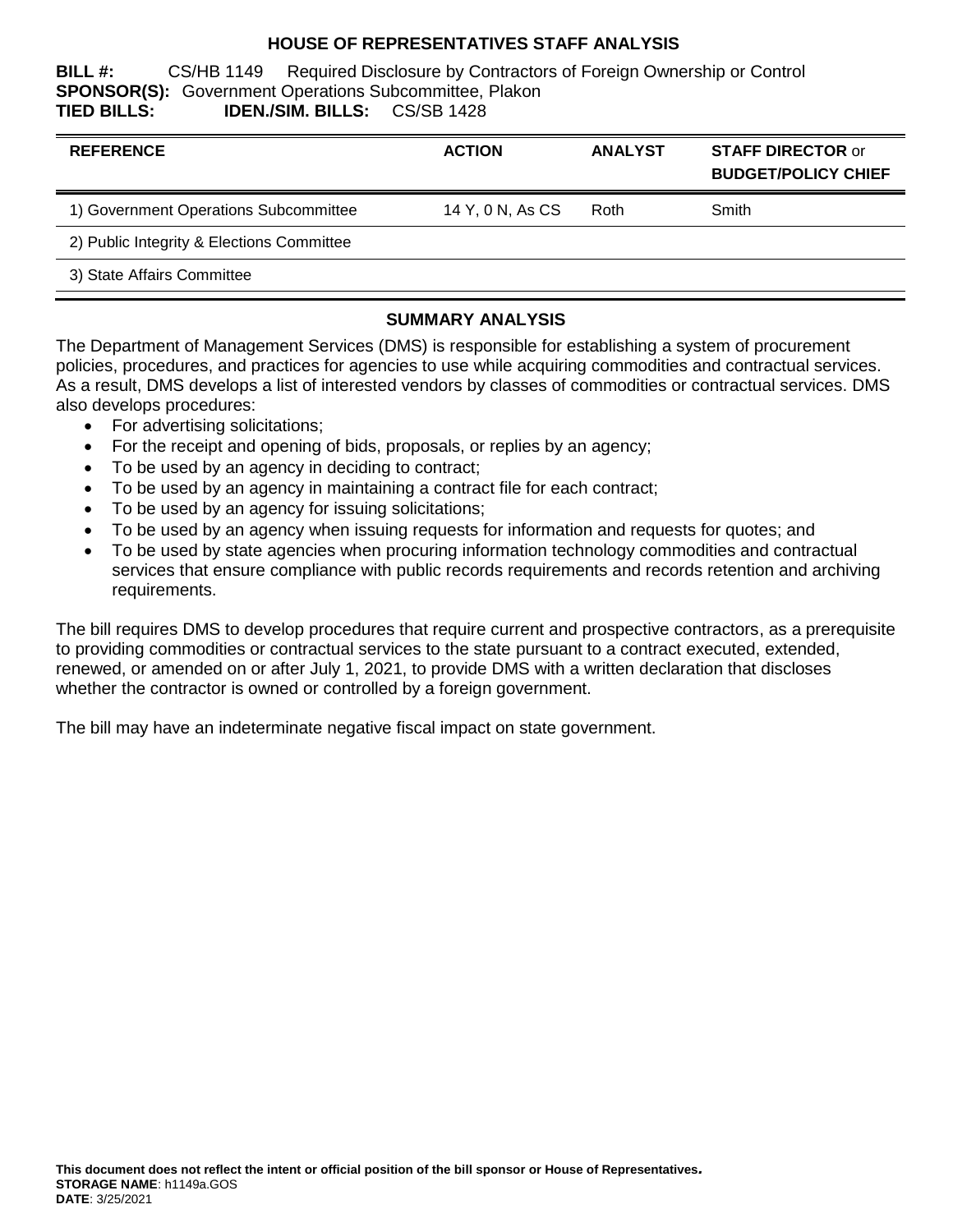## **FULL ANALYSIS**

## **I. SUBSTANTIVE ANALYSIS**

## A. EFFECT OF PROPOSED CHANGES:

#### **Background**

#### The Department of Management Services

The Department of Management Services (DMS) is responsible for establishing a system of procurement policies, procedures, and practices for agencies to use while acquiring commodities and contractual services.<sup>1</sup> As a result, DMS develops a list of interested vendors by classes of commodities<sup>2</sup> or contractual services.<sup>3</sup> DMS also develops procedures:<sup>4</sup>

- For advertising solicitations;
- For the receipt and opening of bids, proposals, or replies by an agency;
- To be used by an agency in deciding to contract;
- To be used by an agency in maintaining a contract file for each contract;
- To be used by an agency for issuing solicitations;
- To be used by an agency when issuing requests for information and requests for quotes; and
- To be used by state agencies when procuring information technology commodities and contractual services that ensure compliance with public records requirements and records retention and archiving requirements.

DMS prescribes the methods of securing competitive sealed bids, proposals, and replies. These methods include procedures for identifying vendors, setting qualifications, conducting question and answer periods, and ranking and selecting vendors.<sup>5</sup>

#### Competitive Solicitation for Commodities or Contractual Services

Florida law requires state agencies that wish to procure commodities or contractual services in excess of \$35,000 $^6$  to use a competitive solicitation process.<sup>7</sup> A competitive solicitation is the process of requesting and receiving two or more sealed bids, proposals, or replies submitted by responsive vendors in accordance with the terms of a competitive process, regardless of procurement method.<sup>8</sup> Depending on the type of contract and scope of work or goods sought, an agency may use one of three procurement methods: invitation to bid,<sup>9</sup> request for proposals,<sup>10</sup> or invitation to negotiate.<sup>11</sup>

*Invitation to Bid*

 $\overline{a}$ 

 $^{1}$  Section 287.042(3), F.S.

<sup>&</sup>lt;sup>2</sup> Section 287.012(5), F.S., defines "commodity" to mean the process of requesting and receiving two or more sealed bids, proposals, or replies submitted by responsive vendors in accordance with the terms of a competitive process, regardless of the method of procurement.

 $3$  Section 287.012(8), F.S., defines "contractual service" to mean the rendering by a contractor of its time and effort rather than the furnishing of specific commodities. The term applies only to those services rendered by individuals and firms who are independent contractors, and such services may include, but are not limited to, evaluations; consultations; maintenance; accounting; security; management systems; management consulting; educational training programs; research and development studies or reports on the findings of consultants engaged thereunder; and professional, technical, and social services. The term does not include a contract for the furnishing of labor or materials for the construction, renovation, repair, modification, or demolition of a facility, building, portion of building, utility, park, parking lot, or structure or other improvement to real property entered into pursuant to ch. 255 and rules adopted thereunder.

 $4$  Section 287.042(3)(a-h), F.S.

 $5$  Section 287.042(4)(a), F.S.

<sup>6</sup> *See* s. 287.017, F.S., for a list of purchasing categories and their corresponding threshold amounts.

<sup>7</sup> Section 287.057(1), F.S.

<sup>8</sup> Section 287.012(6), F.S.

 $9$  Section 287.057(1)(a), F.S.

<sup>10</sup> Section 287.057(1)(b), F.S.

 $11$  Section 287.057(1)(c), F.S.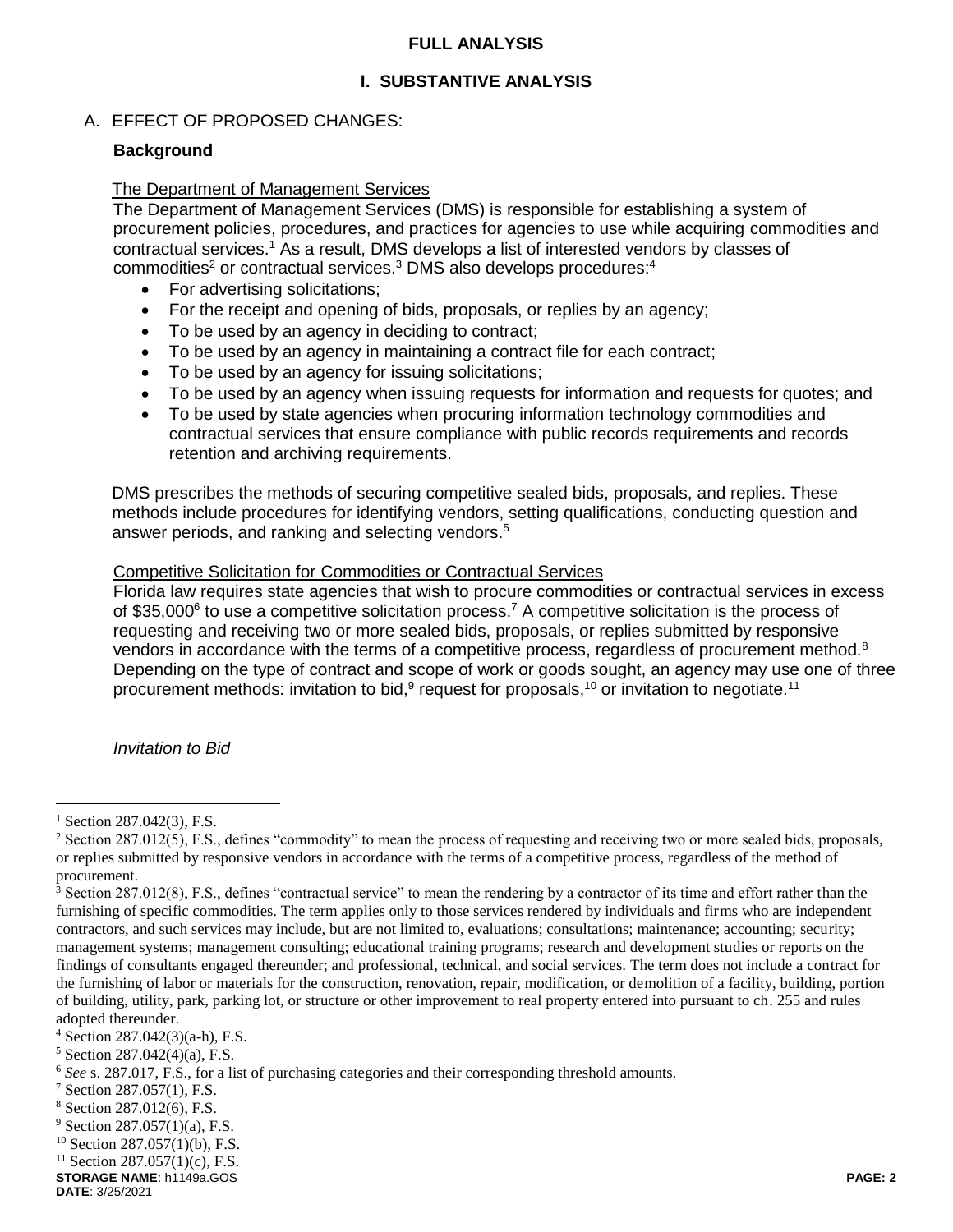When an agency is capable of defining the scope of work or specific commodity sought, then an agency must use an invitation to bid (ITB). An ITB must include a detailed description of the commodity or contractual service sought and whether the agency contemplates renewal of the contract. If the agency contemplates renewal of the contract, then each bid submitted in response to an ITB must include the price for each year for which the contract may be renewed. Bid evaluations must include consideration of the total cost for each year of the contract, including renewal years, and the contract must be awarded to the responsible and responsive vendor who submits the lowest responsive bid.<sup>12</sup>

## *Request for Proposals*

An agency must use a request for proposals (RFP) when the purposes and uses for the contractual service or commodity sought can be specifically defined and the agency is capable of identifying necessary deliverables. A vendor may respond with various versions of services or commodities to meet the specification of the solicitation document. Before issuing an RFP, the agency must specify in writing the reasons an ITB is not practicable. An RFP must include a statement describing the commodities or contractual services sought, the relative importance of price and other evaluation criteria, and whether the agency contemplates renewal of the contract. The contract is awarded by written notice to the responsible<sup>13</sup> and responsive vendor<sup>14</sup> whose proposal is most advantageous to the state.<sup>15</sup>

#### *Invitation to Negotiate*

An invitation to negotiate (ITN) is a solicitation used by an agency that is intended to determine the best method for achieving a specific goal or solving a particular problem. It identifies one or more responsive vendors with which the agency may negotiate in order to receive the best value. Before issuing an ITN, the agency head must specify in writing the reasons an ITB or an RFP are not practicable. An ITN must include questions being explored, the facts being sought, and the specific goals of the solicitation. The agency may select one or more vendors to begin negotiations and then award the contract to the responsible and responsive vendor that the agency determines will provide the best value to the state.<sup>16</sup>

## **Effect of the Bill**

The bill requires DMS to develop procedures that require current and prospective contractors,<sup>17</sup> as a prerequisite to providing commodities or contractual services to the state pursuant to a contract executed, extended, renewed, or amended on or after July 1, 2021, to provide DMS with a written declaration that discloses whether the contractor is owned or controlled by a foreign government.

Additionally, the bill provides that "foreign government" has the same meaning as defined in s. 876.22(4), F.S., where "foreign government" means the government of any country, nation, or group of nations other than the Government of the United States or of one of the states thereof.

## B. SECTION DIRECTORY:

**Section 1:** Amends s. 287.042, F.S., relating to powers, duties, and functions.

**Section 2:** Provides an effective date of on becoming a law.

## **II. FISCAL ANALYSIS & ECONOMIC IMPACT STATEMENT**

## A. FISCAL IMPACT ON STATE GOVERNMENT:

 $\overline{a}$ 

 $12$  Section 287.057(1)(a), F.S.

 $<sup>13</sup>$  A "responsible vendor" is a vendor who has the capability in all respects to fully perform the contract requirements and the integrity</sup> and reliability that will assure good faith performance. Section 287.012(25), F.S.

<sup>&</sup>lt;sup>14</sup> A "responsive vendor" is a vendor that has submitted a bid, proposal, or reply that conforms in all material aspects to the solicitation. Section 287.012(27), F.S.

 $15$  Section 287.057(1)(b), F.S.

 $16$  Section 287.057(1)(c), F.S.

<sup>&</sup>lt;sup>17</sup> Section 287.012(7), F.S., defines a contractor to mean a person who contracts to sell commodities or contractual services to an agency.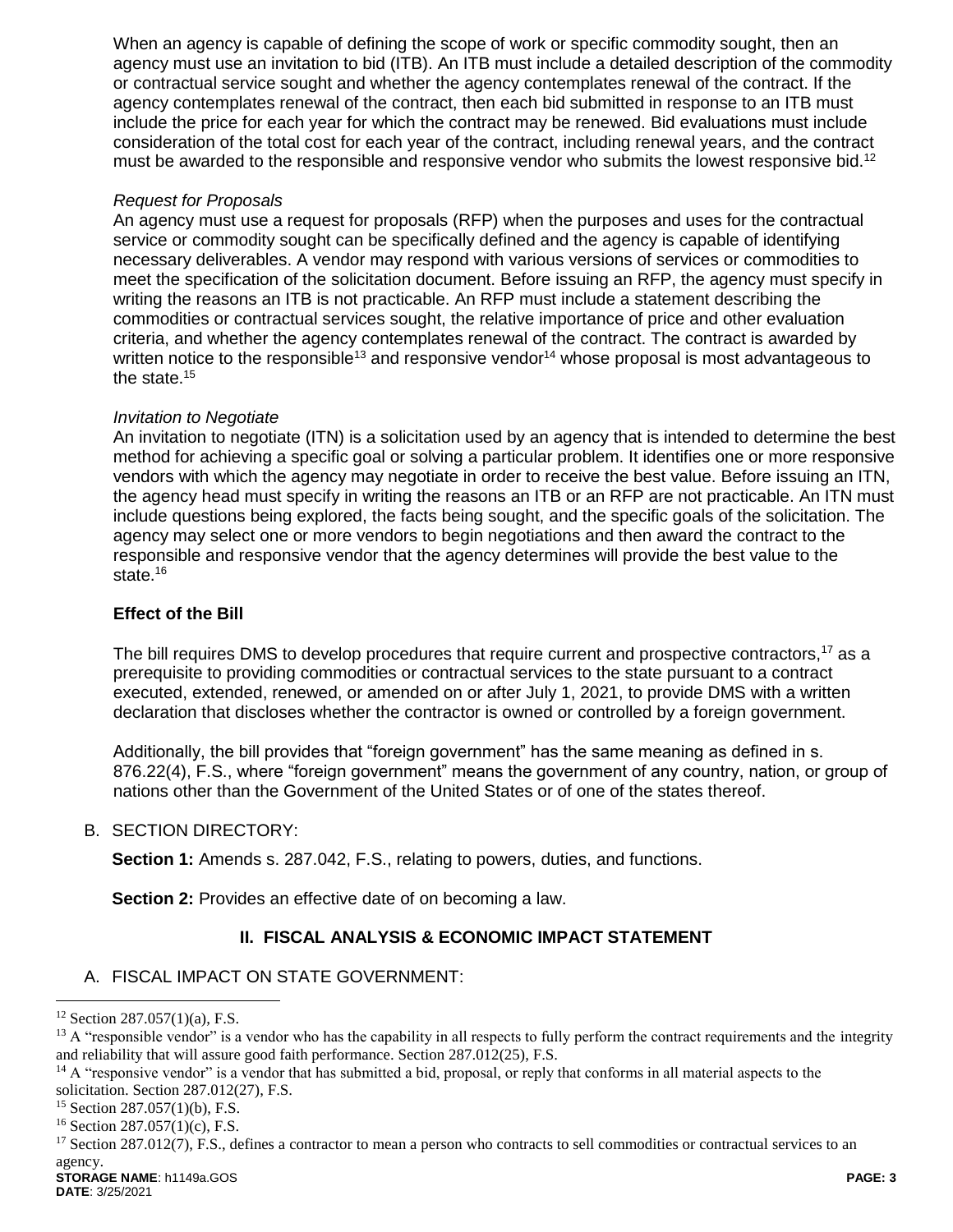1. Revenues:

The bill does not impact state government revenues.

2. Expenditures:

There may be an indeterminate negative fiscal impact to DMS in developing procedures that require contractors to disclose if they are owned or controlled by a foreign government.<sup>18</sup>

- B. FISCAL IMPACT ON LOCAL GOVERNMENTS:
	- 1. Revenues:

The bill does not impact local government revenues.

2. Expenditures:

The bill does not impact local government expenditures.

C. DIRECT ECONOMIC IMPACT ON PRIVATE SECTOR:

The bill does not appear to create an economic impact on the private sector.

D. FISCAL COMMENTS:

None.

# **III. COMMENTS**

## A. CONSTITUTIONAL ISSUES:

1. Applicability of Municipality/County Mandates Provision:

Not applicable. This bill does not appear to affect county or municipal governments.

2. Other:

None.

B. RULE-MAKING AUTHORITY:

The bill may require DMS to create rules; however, DMS currently has broad rulemaking authority and is able to adopt rules as necessary.

C. DRAFTING ISSUES OR OTHER COMMENTS:

None.

 $\overline{a}$ 

# **IV. AMENDMENTS/ COMMITTEE SUBSTITUTE CHANGES**

On March 24, 2021, the Government Operations Subcommittee adopted an amendment and reported the bill favorably as a committee substitute. The amendment limited the disclosure by a current or prospective contractor, declaring whether they are owned or controlled by a foreign government, to a contract executed, extended, renewed, or amended on or after July 1, 2021. The amendment also provided that the term "foreign government" has the same meaning as s. 876.22(4), F.S.

**STORAGE NAME**: h1149a.GOS **PAGE: 4 DATE**: 3/25/2021 <sup>18</sup> Department of Management Services, Agency Analysis of 2021 House Bill 1149, p. 3 (March 5, 2021).